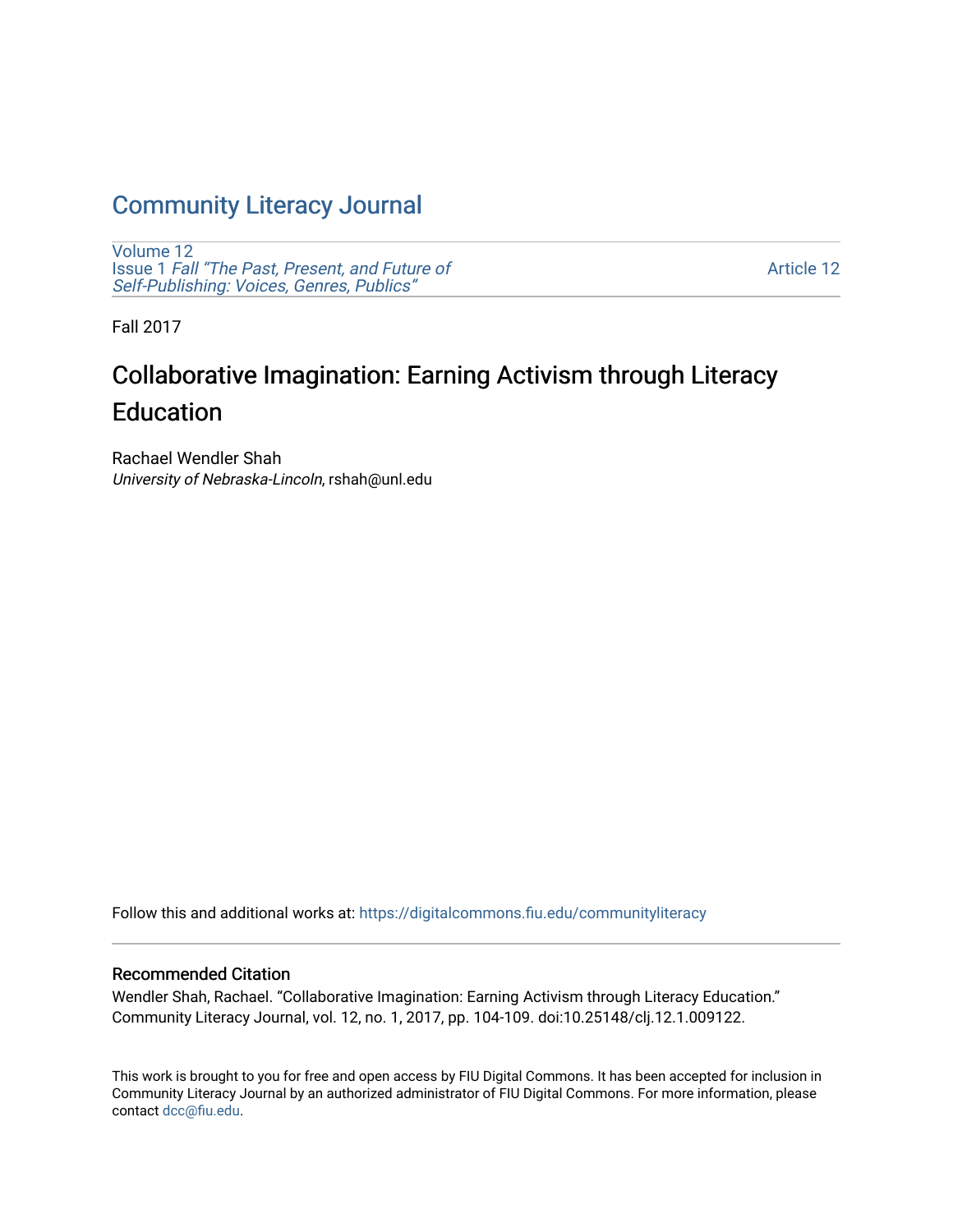### **Collaborative Imagination: Earning Activism through Literacy Education**

*Paul Feigenbaum*  **Southern Illinois UP, 2015, pp. 248** 

#### *Reviewed by Rachael Wendler Shah*

**University of Nebraska-Lincoln**

The students in my spring 2017 graduate<br>Literacy and Community Issues class<br>developed a new term as part of our<br>classroom vocabulary: starfishing. They coined Literacy and Community Issues class developed a new term as part of our classroom vocabulary: starfishing. They coined this term in response to Paul Feigenbaum's *Collaborative Imagination: Earning Activism Through Literacy Education*, which makes a hopeful yet nuanced case for how networked efforts within institutions might create change. The book



combines deep illustrations from the civil rights era with contemporary efforts in community literacy, layering perspectives as it moves forward and backward in time, to explore how different practices of literacy education shape notions of citizenship and how activists in literacy education go about pursuing social change. Laying out a parable to ground a key idea in his book, Feigenbaum retells the traditional story of the starfish savior: a man walking along a beach notices thousands of starfish washed up on the shore, and he sees another man throwing the starfish back into the sea, one by one. He tells the man throwing the starfish that this is a waste of time, as there are thousands of starfish—he cannot make a difference. The man throws another starfish into the sea and replies, "I made a difference to that one." This story is meant to be inspirational, but Feigenbaum, drawing on Buzz Alexander's Freirean interpretation of the parable, points out that this story is an individualistic myth that limits the potential for activism: rather than running into to town to gather others to help, or researching the cause for why the starfish are being washed up along the shore, the man exemplifies the idea that good citizens act alone. As Feigenbaum writes, "The starfish savior's willingness to sacrifice time and energy toward a good cause makes him appear to be morally righteous, but in failing to enlist aid in resolving the macroproblem, he ensures that the vast majority of starfish will perish" (9). Acting out of a starfish savior mentality—or, as my students termed it, starfishing—means blending romantic naiveté and individualism in ways that are ultimately ineffective in forwarding activism.

In contrast, Feigenbaum champions the concept of "collaborative imagination," "communalist hybridizations of utopian thinking and practical action" (5), which involves a group in collectively envisioning a society that offers first-class citizenship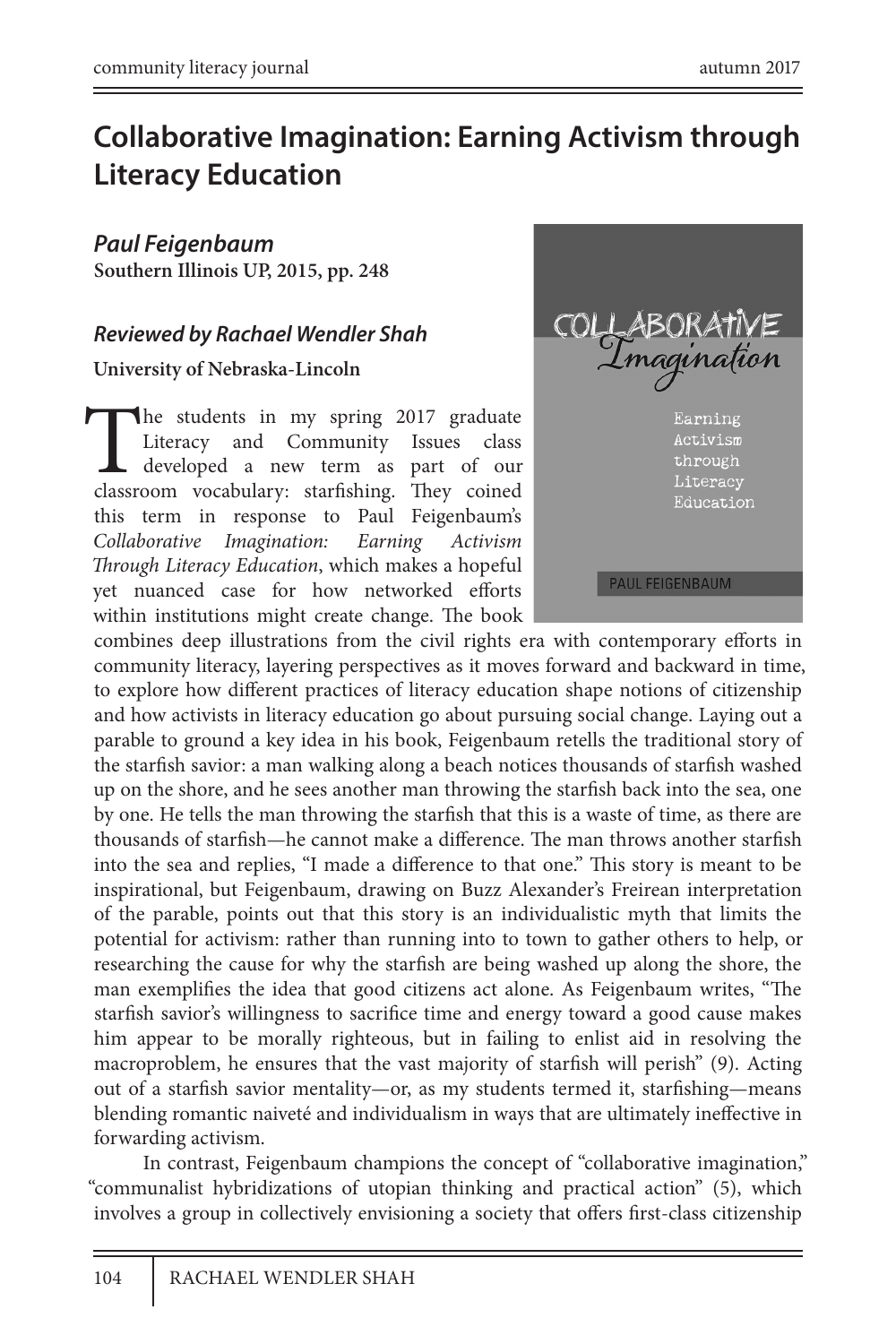to all and working together to move toward that vision *on the ground*. As Feigenbaum explains, activism must be earned—and activist rhetorics tend to "decay" into adaptive rhetorics, losing their ability to challenge the status quo, over time. Therefore, activism must be continually re-earned in literacy education.

This acknowledgement of both the potentials of activism and the very real forces that erode it allow Feigenbaum to offer a nuanced vision of community literacy, navigating between naïve hope and the despondency that often comes with critical awareness, between calls to tactically disassociate community literacy projects from institutions and service-learning's often-unexamined push toward greater institutionalization, between commitment to the ideals of critical pedagogy and recognition that the concepts of critical and false consciousness can counteract those ideals, between utopian dreaming about what community literacy should be and paralysis from the realization that this vision is unattainable. It is this nuanced approach that Feigenbaum takes throughout his book that equips community literacy practitioners with theoretical and practical agility to maneuver in fresh ways within constrictive systems and frameworks. Calling our attention to small but significant openings in theories and institutions that may seem ossified, *Collaborative Imagination: Earning Activism* is, frankly, energizing.

The introduction sketches out the key concepts and terms of the book in theoretical prose brought to life with narrative reflections from Feigenbaum's time in the Peace Corps, making this chapter especially useful for those wishing to understand or teach Feigenbaum's core ideas—it makes a great reading for a graduate or upper-division class on community literacy. Feigenbaum introduces his concepts through the Civil Rights movement of the 60s, describing how the Student Nonviolent Coordinating Committee challenged the system of "rigged citizenship" with collaborative imagination. In Feigenbaum's words, "[C]ollaborative imagination emerges from the premise that earning activism requires people to cultivate expansive and diversified capacities to imagine alternative worlds—more just, more tolerant, more compassionate, more sustainable—from that which exists in the present and then to employ mutually derived, rigorous methods for realizing these worlds" (6). Collaborative imagination resists "adaptive rhetorics," which forward the status quo.

It is here that Feigenbaum introduces the starfish parable as an example of adaptive rhetorics—a counter illustration of collaborative imagination—and he details the seductive nature of starfishing by describing the tension he felt while a teacher in Uzbekistan, attempting to work by himself to challenge an institutionalized grading system based on bribes. Feigenbaum unwittingly brought adaptive rhetorics with him from the US "like barnacles on an oil tanker," leading to an individualistic mindset that made it difficult to perceive other faculty as possible collaborators or imagine alternate responses (14). Feigenbaum makes his grappling with adaptive rhetorics visible to readers in a spirit of genuine reflection, acknowledging both the problematic pull toward adaptation and the very real complications of collaborative imagination. For example, Feigenbaum identifies his inability to partner with others as a "failure" (14), but also considers how collaborating with locals on political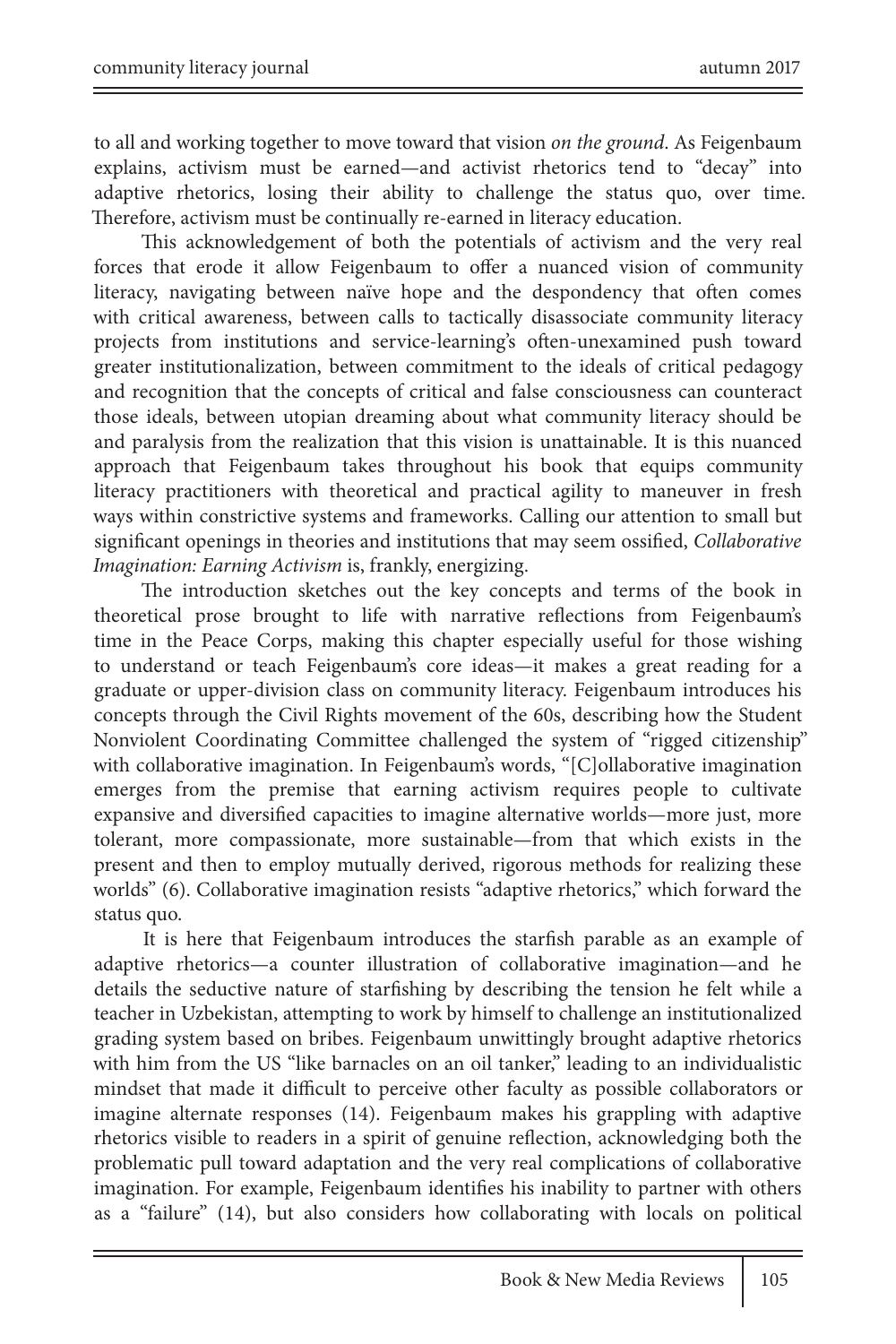action might expose them to brutal treatment by the Uzbek government, while his own risks would likely be limited to dismissal from the Peace Corps—and "where are the reciprocity and egalitarianism in that?" (15). He stresses the importance of recognizing how adaptive rhetorics work, but also warns that it is naïve to believe we can free ourselves from their influence. In his words, "We cannot defy mainstream cultural norms and expectations merely by naming their rhetorical practices; adaptation is not the rhetorical equivalent of Rumpelstiltskin" (15). A concept like collaborative imagination could all too easily slip into an idealistic truism, but through contextualized narrative that recognizes the embeddedness of literacy, here and throughout the book, Feigenbaum holds the tension and subtlety in the term.

Feigenbaum's book makes the case that shedding light on rhetorics of adaptation and working together to earn activism can, over time, expand people's notions of citizenship and equip them to counter the status quo. Accordingly, after the introduction, part one of the book unpacks the concepts of adaptive and activist rhetorics, and examines how these concepts can be used to forward collaborative imagination. Parts two and three illustrate these concepts through historical (chapter three) and contemporary (chapters four, five, and six) examples of how activist groups have used collaborative imagination to effect change.

More specifically, in part one, the first chapter looks at how adaptive and activist rhetorics are enmeshed in how citizenship is defined as personal responsibility or communalist action. Feigenbaum argues here that critical pedagogy's dichotomy of false consciousness and critical consciousness encourages disrespectful views of potential collaborators and fails to acknowledge the continual work involved in resisting adaptive rhetorics. This chapter explains how framing critical consciousness as a transformative, one-way experience leads to a debilitating "perfect standard." Drawing on Paul Loeb, Feigenbaum unpacks how viewing critical consciousness as permanent enlightenment means that personal flaws or moments of adaptive thinking discredit the whole effort of social change. Apolitical people can critique the small failures or inconsistencies of those who are attempting activism as a way to rationalize their own lack of engagement, and students can avoid humble attempts at making change because they cannot live up to this perfect standard. Ultimately, the perfect standard feeds cynicism.

Feigenbaum's clear identification of how the perfect standard functions rhetorically is especially important for the field of community engagement at this moment. Critiques of the movement are building, such as Randy Stoecker's recent book *Liberating Service Learning*, which calls for a complete halt to virtually all forms of community engagement with the rare exception of partnerships that are driven by community organizing. Stoecker lays out an important progressive analysis of service-learning for the ways it fails community members and reinforces the status quo, and I consider his book essential reading for those involved in engagement efforts. Yet, read in light of *Collaborative Imagination: Earning Activism*, I also see how Stoecker's book functions to support a perfect standard. In forcefully calling community engagement practitioners to give up unless we can perform a narrow form of collaboration, Stoecker's vision may stifle more humble, fledgling, or creative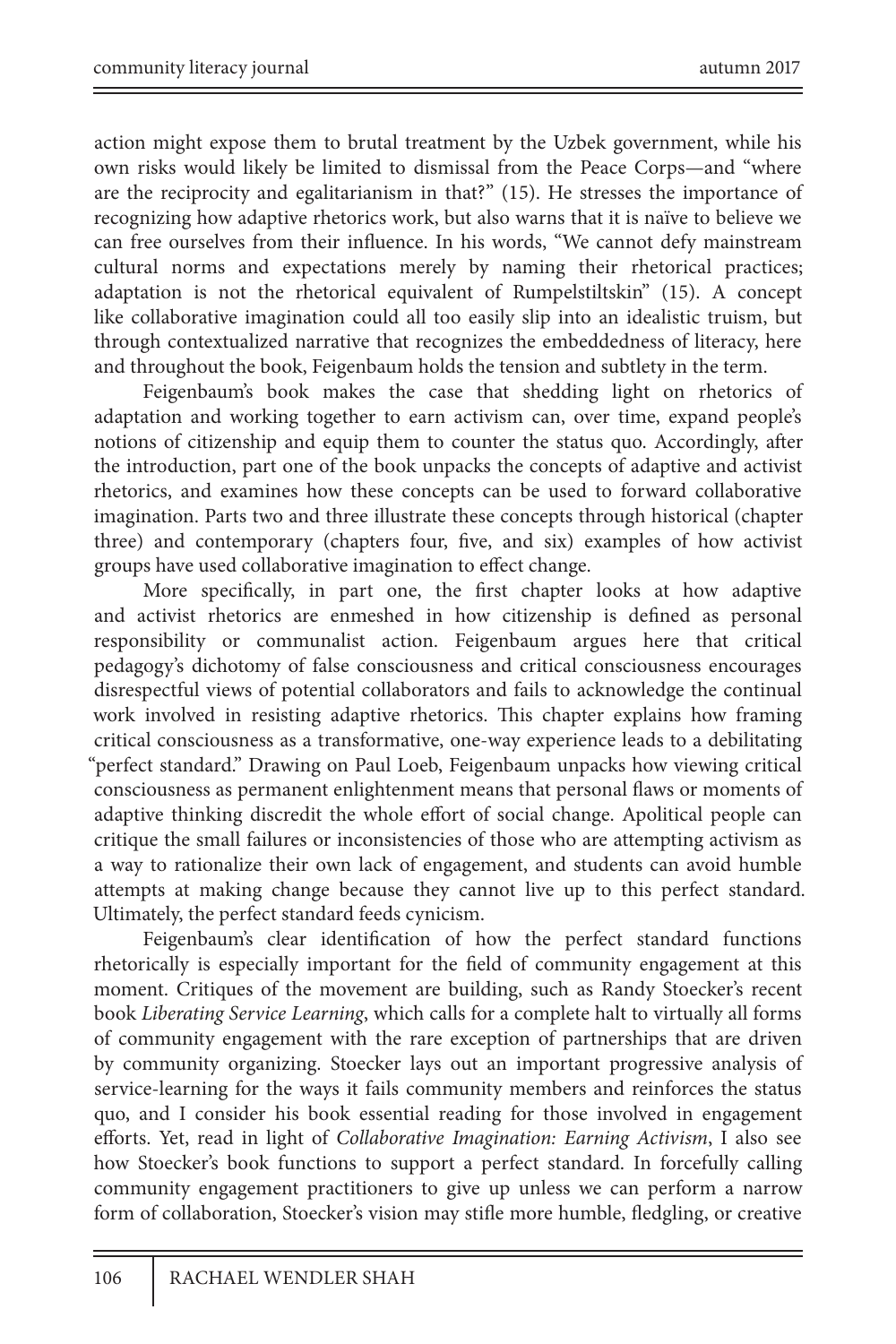efforts. Though Feigenbaum's work precedes Stoecker's, the immediate applicability of concepts like the perfect standard demonstrates how *Collaborative Imagination: Earning Activism* can help engaged scholars keep moving when confronted with less nuanced claims and theories.

Chapter two "uncloaks" (55) how adaptive rhetorics are invoked in formal education, specifically in how literacy is defined as a neutral tool that autonomously provides class mobility—and therefore justifies poverty in those who are framed as failing to take advantage of literacy. Then, the chapter lays out a vision for promoting collaborative imagination in literacy education. Particularly interesting here is how Feigenbaum extends Louise Wetherbee Phelps' theory of institutional invention to apply it to progressive literacy sponsorship, exploring how institutions that may seem rigid can be reimagined through communal, ethical innovation.

After outlining his theories, Feigenbaum moves in parts two and three to specific examples of these theories, drawing especially on the tradition of African American literacy instruction and activism, including Freedom Schools and Citizenship Schools as well as more contemporary examples of community literacy, such New City Writing in Philadelphia and Imagination Federation in Miami and Nicaragua. Chapter four may resonate particularly well with community literacy practitioners, as it follows the efforts of a fiercely dedicated high school guidance counselor, Ken Watson, to work within a flawed institutional system. Feigenbaum treats Watson's case thoughtfully, honoring Watson's legacy while also acknowledging the ways that the work of individual activists can be claimed in adaptive ways and systemic factors can hinder efforts at collaborative imagination.

Part three looks specifically at higher education and seeks ways that community literacy can challenge what Feigenbaum terms "the academic responsibility gap," the divide between the university's own interests and the interests of surrounding communities. As part of this discussion, Feigenbaum enters the debate about tactics and strategies, as community literacy scholars have disagreed about whether to embed community literacy efforts in institutions through "strategies" to encourage more institutional accountability, or to pursue "tactics" of short-term, uninstitutionalized initiatives in hopes that this path might allow responsiveness to community interests (Mathieu; Restiano and Cella; Parks). With characteristic nuance, Feigenbaum rejects the dichotomy of tactics and strategies, arguing that tactics always occur within the influence of strategic institutions, and institutions can be tactically manipulated: "For, just as there are no 'pure' communities untainted by institutional imperatives, there are no absolutely institutionalized structures utterly immune to reform" (129). He calls us to pursue progressive literacy sponsorship in a variety of formats and to work to make institutions more ethical through pathways like participatory action research. At the end of part three, Feigenbaum uses the epilogue to describe how he seeks to use his Community Writing class and a student club to nurture activist imaginations in students, and he calls community literacy scholars and teachers to seek creative ways to confront adaptation.

Feigenbaum's book came at the right time for my graduate class. All students were working at a community literacy site as part of the course, hosting writing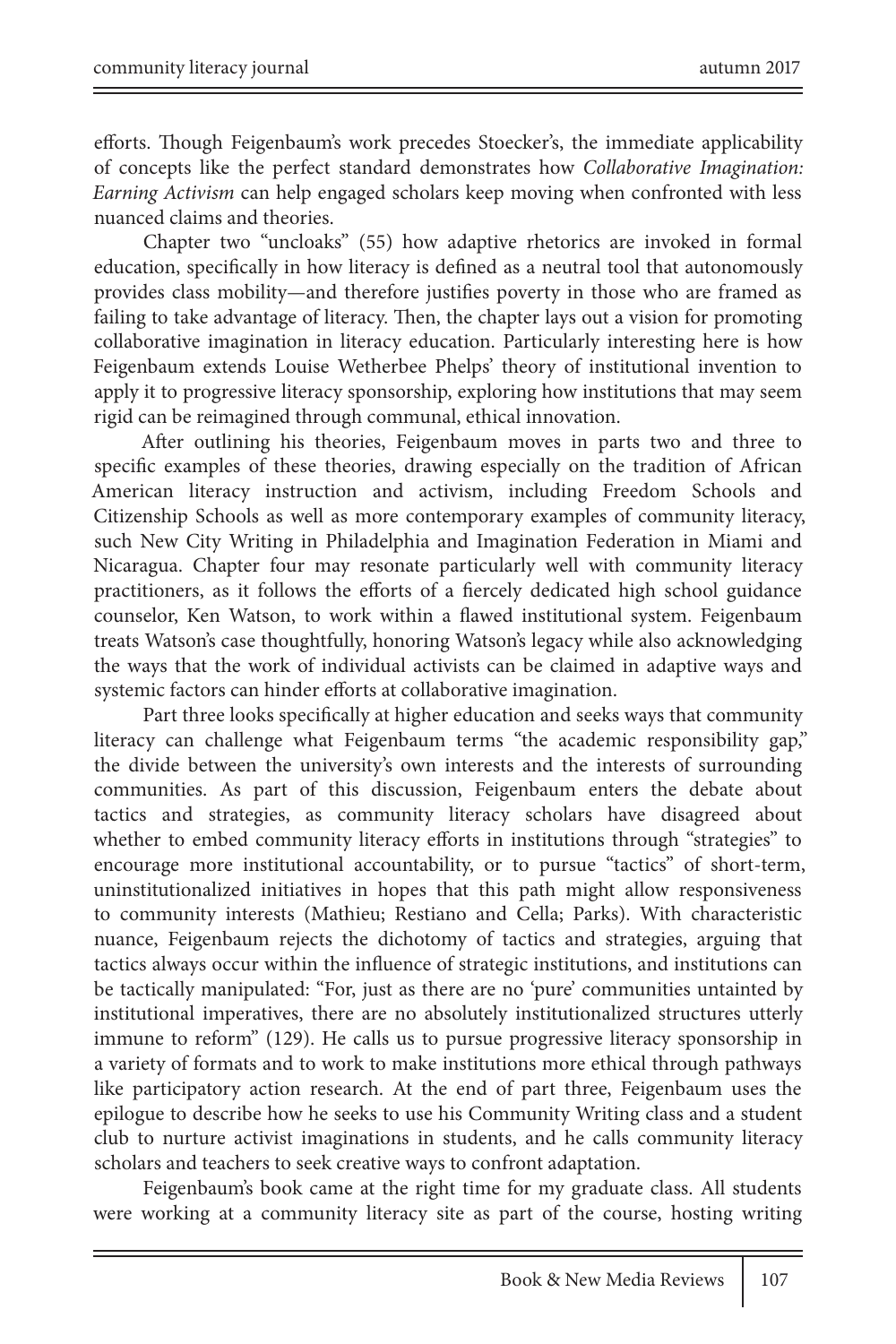classes in detention centers, working with refugees on language acquisition, coaching slam poetry teams, and launching community writing centers. Unbridled enthusiasm for engagement work had been tempered by course readings that interrogated power dynamics and problematized literacy, and some students were starting to experience troubling policies and ideologies at their sites. I sensed genuine distress simmering in the room. The week before I assigned Feigenbaum, I asked students for "burning questions" they had about community literacy work. Their responses were telling and they echo questions churning across the field of community literacy: "How do we partner with institutions when we disagree with the literacy they promote?" "Are Freire's tactics practical or even possible in a strategic institutional setting?" "If a program/partnership arises out of a tactical need, but the institution has no vision for it, can it become sustainably strategic?" "How do we work for reciprocity and a balance of power when we work within institutions that seem unchangeable?" "How is language tied to identity?" "Are we causing harm?" And, perhaps my favorite: "What are we doing???"

The following week's discussion of *Collaborative Imagination* brought a renewed sense of energy, as students began to consider alternate ways of approaching theories and institutions. One of my favorite insights came from a student working at a youth detention center facilitating writing workshops. She had been frustrated with many of the full-time teachers at the center, and she felt the institution was impermeable. In response to *Collaborative Imagination*, she reflected about how she had never considered *collaborating* with the teachers, as she had seen her work centered on her individual relationships with the adjudicated youth. This idea was a significant "aha" for her, as she explored what collaborative imagination could mean.

As community literacy practitioners are inundated by perfect standards, adaptive rhetorics, and mounting questions about the nature and purpose of our work, *Collaborative Imagination* offers a reflective examination of the forces that enable and decay activism, while encouraging literacy activists to find alternative ways forward—not through the promise of quick fixes, but through the challenge of the hard work of (re)earned activism. Elsewhere, Feigenbaum echoes Bob Moses in calling for activists to carve out "crawl spaces," spaces within an institution that also allow work beyond its limitations (Feigenbaum, Douglas, and Lovett). In many ways, *Collaborative Imagination* functions to call our attention to the potential crawl spaces in institutions, theories, and worldviews.